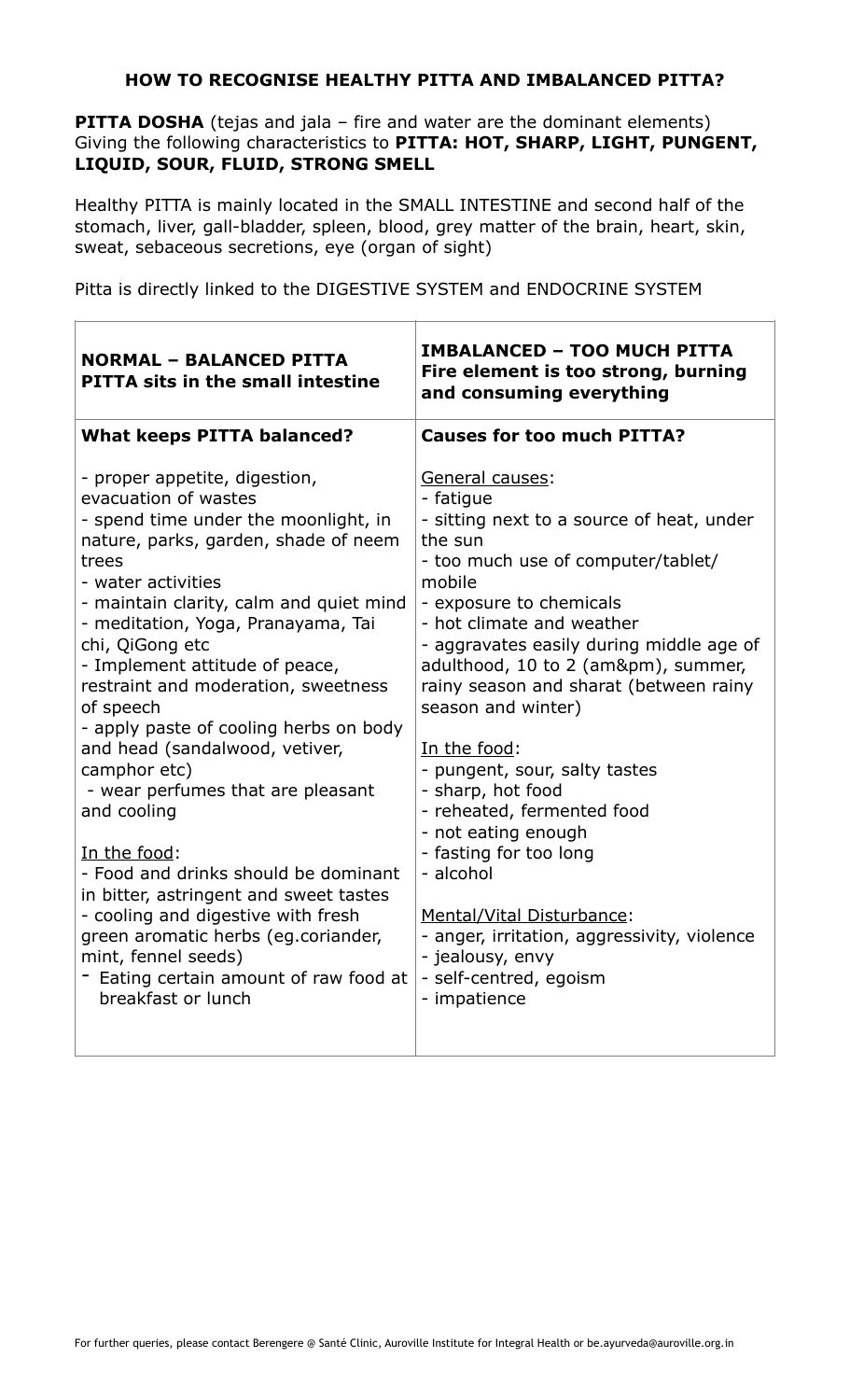| <b>How PITTA manifests physically:</b>                                                                                                                                                                                                                                                                                                                                                        | <b>SYMPTOMS:</b>                                                                                                                                                                                                                                                                                                                                                                                        |
|-----------------------------------------------------------------------------------------------------------------------------------------------------------------------------------------------------------------------------------------------------------------------------------------------------------------------------------------------------------------------------------------------|---------------------------------------------------------------------------------------------------------------------------------------------------------------------------------------------------------------------------------------------------------------------------------------------------------------------------------------------------------------------------------------------------------|
| - medium body frame<br>- feeling warm, strong body odour<br>- regular and constant weight<br>- can be bald or with grey hair early<br>- teeth slightly yellow, sensitive gums<br>- flexible joints<br><b>And physiologically:</b><br>- good or strong appetite, difficult to<br>skip a meal, eats large portions<br>- quick digestion, tendency to acidity<br>- very regular in passing stool | - yellowish discolouration of skin, stool,<br>urine, nails, sweat, bodily secretions<br>- excess thirst<br>- excess appetite, fast metabolism<br>- burning sensation<br>- increase of body temperature, heat<br>body has a strong/foul odour<br>- excessive sweating<br>- desire for something cool/cold<br>- weakness, fatigue, chronic fatigue<br>fainting or giddiness<br>In the liver/gall bladder: |
|                                                                                                                                                                                                                                                                                                                                                                                               | - pain                                                                                                                                                                                                                                                                                                                                                                                                  |
| In the body PITTA helps with:<br>- proper appetite, thirst and taste<br>absorption and assimilation of food<br>- bodily metabolism<br>- body temperature<br>- complexion, lustre, blood colour<br>The 5 Parts of PITTA:<br>Paachaka Pitta: the digestive fire:<br>located in the small intestine, 2nd                                                                                         | - nausea<br>- malaise<br>- metallic taste in mouth<br>- foul smell in throat and mouth<br>- mononucleosis<br>- jaundice, hepatitis<br>- high cholesterol<br>gall stones<br>In the digestive tract:                                                                                                                                                                                                      |
| half of stomach and large intestine.<br>Responsible for the digestion,<br>absorption and assimilation of foods,<br>gives strength and nourishment to<br>the other Pitta.<br><b>Ranjaka Pitta:</b> the colouring fire:<br>located in the liver, spleen and<br>stomach. Gives the colour to the red<br>blood cells, stool, urine                                                                | - hyperacidity<br>- hypoglycaemia<br>- craving for sugar<br>- diarrhoea<br>- sour belching<br>- bitter, pungent and sour tastes in<br>mouth<br>- excessive appetite with no satisfaction<br>after eating                                                                                                                                                                                                |
| <b>Saadhaka Pitta:</b> the fulfilling fire:<br>located in the heart, gives<br>consciousness, conscious thinking,<br>digests emotions, comprehension,<br>knowledge, wisdom                                                                                                                                                                                                                     | - nausea, vomiting bile<br>- gastritis, peptic ulcers and stomatitis<br>pharyngitis<br>Other:                                                                                                                                                                                                                                                                                                           |
| Aalochaka Pitta: the fire for the<br>vision: located in the eyes, gives<br>visual perception, maintains the iris<br>colour, normal sight, helps to<br>recognize things seen before<br><b>Bhraajaka Pitta:</b> the glowing fire:<br>located in the skin, maintains the<br>skin colour, texture, complexion and<br>temperature, absorbs oily<br>substances                                      | - bleeding (external or internal),<br>haemorrhage<br>- hot flashes<br>- strong fever<br>- burning sensation in anus or urethra,<br>feet and hands<br>- redness, red patches, red blisters or<br>boils<br>- sensation of fuming<br>- skin diseases (eczema, dermatitis,<br>acne, leucoderma, cracking, itching,                                                                                          |
|                                                                                                                                                                                                                                                                                                                                                                                               | urticaria, blue moles etc)<br>- herpes, zona<br>- inflammations, suppuration<br>- conjunctivitis                                                                                                                                                                                                                                                                                                        |